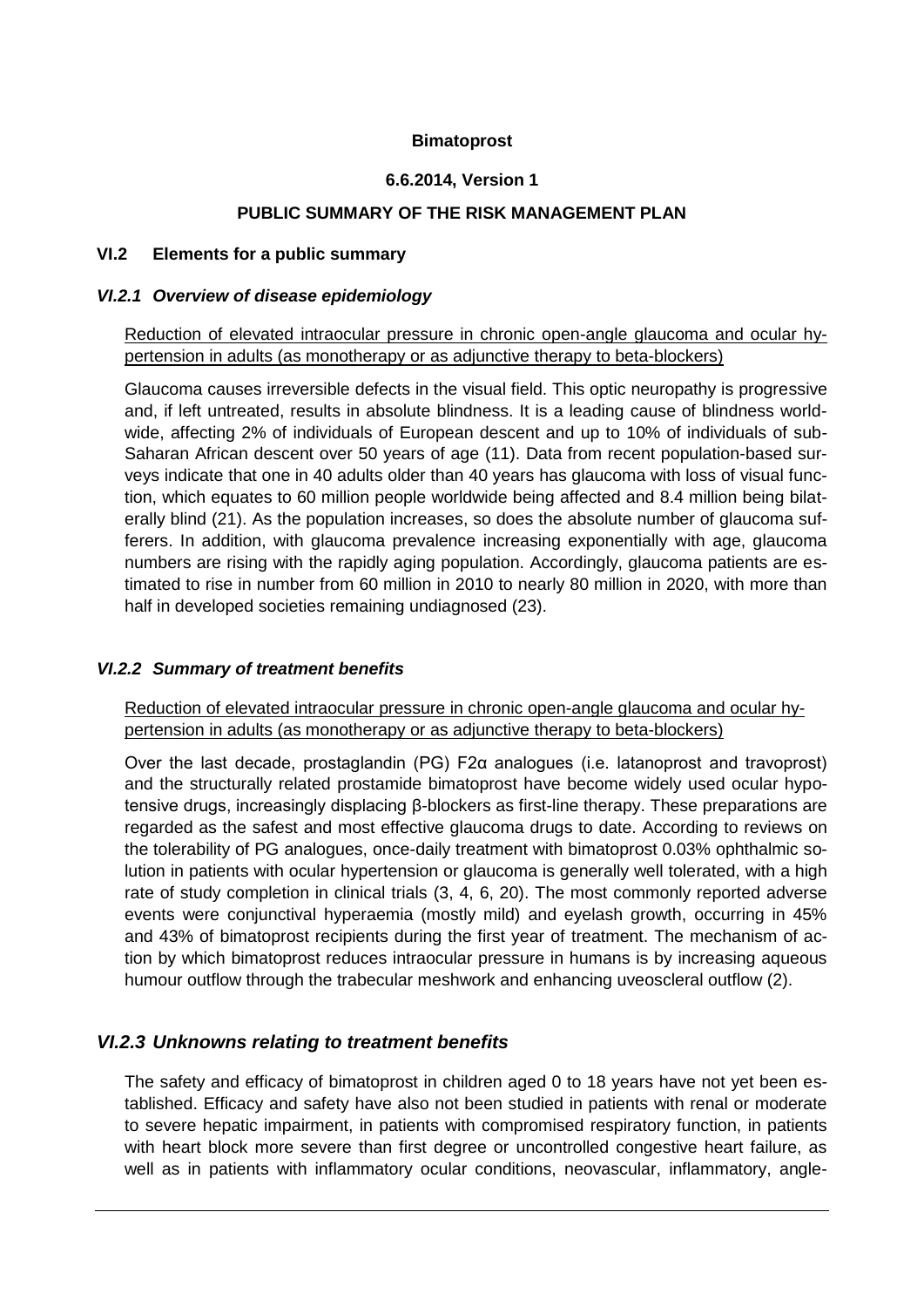closure glaucoma, congenital glaucoma or narrow-angle glaucoma. Also there are no adequate data from the use of bimatoprost in pregnant and lactating women.

## *VI.2.4 Summary of safety concerns*

#### **Important identified risks**

| <b>Risk</b>                                                                                                                                                                | What is known                                                                                                                                                                                                                                                                                                             | <b>Preventability</b>                                                                                                                                                                                                                                                                              |
|----------------------------------------------------------------------------------------------------------------------------------------------------------------------------|---------------------------------------------------------------------------------------------------------------------------------------------------------------------------------------------------------------------------------------------------------------------------------------------------------------------------|----------------------------------------------------------------------------------------------------------------------------------------------------------------------------------------------------------------------------------------------------------------------------------------------------|
| Darkening of the iris (Iris<br>pigmentation)                                                                                                                               | Up to 10 % of patients develop<br>iris darkening due to an increase<br>in iris pigmentation. This can lead<br>to differences in the appearance<br>of the eyes, if only one eye is<br>treated. A predisposing condition<br>for this risk is a mixed iris colour.<br>The change in eye colour is likely<br>to be permanent. | Treatment with the lowest<br>therapeutically<br>effective<br>dose and for the shortest<br>recommended<br>period,<br>if.<br>possible.                                                                                                                                                               |
| the<br>Damage<br>to<br>cornea<br>caused by the preservative<br>benzalkonium chloride<br>(Punctate keratitis and ben-<br>zalkonium<br>chloride-related<br>corneal toxicity) | Benzalkonium chloride, which is<br>commonly used as a preservative<br>in ophthalmic products, has been<br>reported to cause damage to the<br>cornea.<br>Bimatoprost 0.1 mg/ml eye drops<br>contains 200 ppm benzalkonium<br>chloride, Bimatoprost 0.3 mg/ml<br>eye drops contains 50 ppm ben-<br>zalkonium chloride.      | The product should be used<br>with caution in dry eye pa-<br>tients, in patients where the<br>cornea may be compro-<br>mised and in patients taking<br>multiple benzalkonium chlo-<br>ride-containing eye drops.<br>In addition, monitoring is<br>required with prolonged use<br>in such patients. |

### **Important potential risks**

| <b>Risk</b>                                                                                                                                       | What is known (including reason why it is considered a<br>potential risk)                                                                          |
|---------------------------------------------------------------------------------------------------------------------------------------------------|----------------------------------------------------------------------------------------------------------------------------------------------------|
| Recurrence of small<br>hazy<br>greyish areas surrounded by<br>oedema located in the cornea<br>(Reactivation of previous cor-<br>neal infiltrates) | There have been rare spontaneous reports of reactivation of<br>previous corneal infiltrates with bimatoprost 0.3 mg/ml eye<br>drops, solution.     |
|                                                                                                                                                   | Use the product with caution in patients with a prior history of<br>significant viral eye infections (e.g. herpes simplex) or uvei-<br>tis/iritis. |
|                                                                                                                                                   | There is not enough evidence to clearly state that bimatoprost<br>is responsible for the occurrence of this adverse reaction.                      |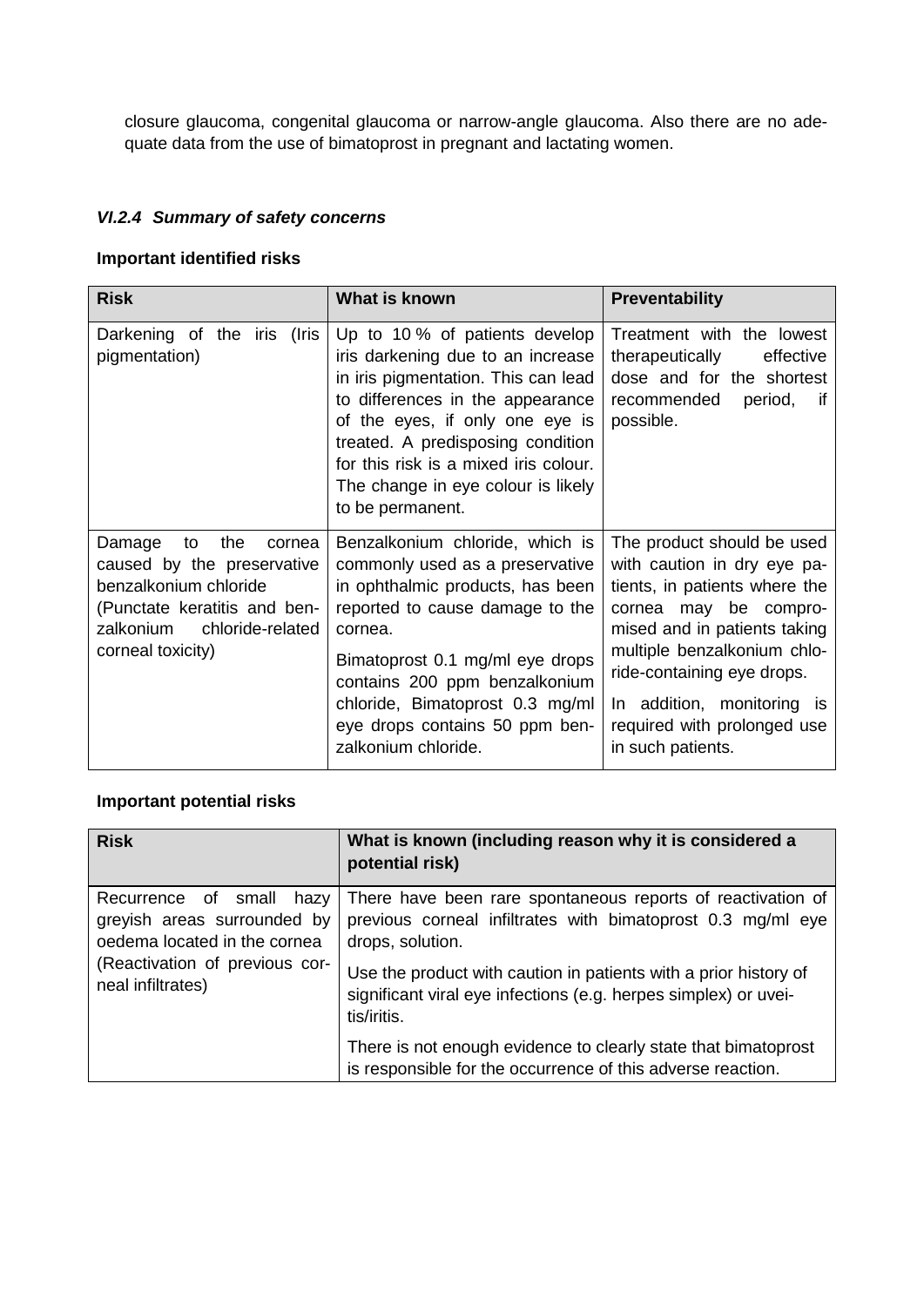| <b>Risk</b>                                                                                      | What is known (including reason why it is considered a<br>potential risk)                                                                                                                                               |
|--------------------------------------------------------------------------------------------------|-------------------------------------------------------------------------------------------------------------------------------------------------------------------------------------------------------------------------|
| Recurrence of eye infection<br>(Reactivation of ocular infec-<br>tions)                          | There have been rare spontaneous reports of reactivation of<br>ocular infections with bimatoprost 0.3 mg/ml eye drops, solu-<br>tion.                                                                                   |
|                                                                                                  | Use the product with caution in patients with a prior history of<br>significant viral eye infections (e.g. herpes simplex) or uvei-<br>tis/iritis.                                                                      |
|                                                                                                  | There is not enough evidence to clearly state that bimatoprost<br>is responsible for the occurrence of this adverse reaction.                                                                                           |
| Build-up of fluid between the<br>choroid (the blood vessel layer<br>that nourishes the overlying | This risk has been reported in a case report of a 20-year-old<br>woman using topical travoprost 0.004%/timolol 0.5% (fixed<br>combination) (13).                                                                        |
| retina) and the sclera, the<br>white outer covering of the<br>eye.                               | There is not enough evidence to clearly state that bimatoprost<br>is responsible for the occurrence of this adverse reaction.                                                                                           |
| (Choroidal effusion)<br>Increase in inner eye pressure                                           | There have been reports of paradoxical elevations in inner eye                                                                                                                                                          |
| (Increase in intraocular pres-<br>sure)                                                          | pressure following the use of two prostaglandin analogues at<br>the same time. Therefore, the use of two or more prostaglan-<br>dins, prostaglandin analogues or prostaglandin derivatives is<br>not recommended (26).  |
|                                                                                                  | There is not enough evidence to clearly state that bimatoprost<br>is responsible for the occurrence of this adverse reaction.                                                                                           |
| Insufficient blood supply of the<br>heart muscle<br>(Angina)                                     | The product can aggravate angina in patients with pre-existing<br>disease. This risk is listed as adverse reaction in the SmPC of<br>the prostaglandin F2α analogue latanoprost of Zentiva (26).                        |
|                                                                                                  | There is not enough evidence to clearly state that bimatoprost<br>is responsible for the occurrence of this adverse reaction.                                                                                           |
| Slowness of heartbeat<br>(Bradycardia)                                                           | There have been a limited number of spontaneous reports of<br>slow heartbeat with bimatoprost 0.3 mg/ml eye drops, solution.<br>The product should be used with caution in patients predis-<br>posed to low heart rate. |
|                                                                                                  | There is not enough evidence to clearly state that bimatoprost<br>is responsible for the occurrence of this adverse reaction.                                                                                           |
| Low blood pressure<br>(Hypotension)                                                              | There have been a limited number of reports of hypotension<br>with bimatoprost 0.3 mg/ml eye drops, solution. The product<br>should be used with caution in patients predisposed to low<br>blood pressure.              |
|                                                                                                  | There is not enough evidence to clearly state that bimatoprost<br>is responsible for the occurrence of this adverse reaction.                                                                                           |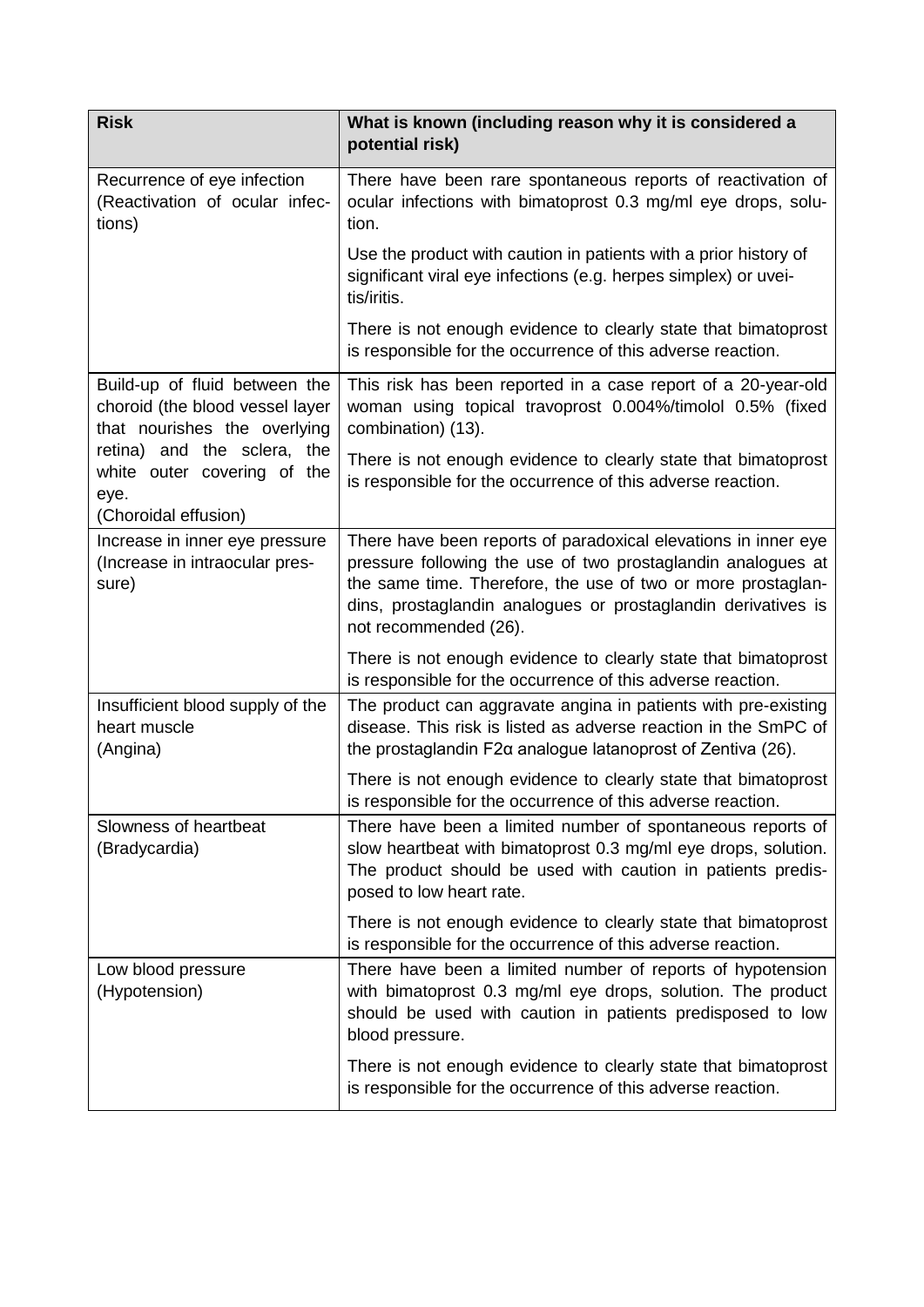| <b>Risk</b>                                                                                               | What is known (including reason why it is considered a<br>potential risk)                                                                                                                                                                         |
|-----------------------------------------------------------------------------------------------------------|---------------------------------------------------------------------------------------------------------------------------------------------------------------------------------------------------------------------------------------------------|
| Worsening of breathing<br>(Compromised respiratory<br>function)                                           | Some cases of exacerbation of asthma, COPD and/or dysp-<br>noea were reported in post marketing experience with the pros-<br>taglandin $F2\alpha$ analogue latanoprost of Zentiva (26) and<br>travoprost of Alcon Laboratories (U.K) Limited (1). |
|                                                                                                           | There is not enough evidence to clearly state that bimatoprost<br>is responsible for the occurrence of this adverse reaction.                                                                                                                     |
| Use for not intended purpose<br>(off-label use): cosmetic use<br>for the stimulation of eyelash<br>growth | It is possible to use this product off-label for the stimulation of<br>eyelash growth. This would expose the user to all the possible<br>adverse reactions of this product as well as reduce the normal<br>intraocular pressure of the user.      |
|                                                                                                           | There is not enough evidence to clearly state that bimatoprost<br>is responsible for the occurrence of this adverse reaction.                                                                                                                     |

### **Missing information**

| <b>Risk</b>                           | What is known                                                                                                                                                                                                                                                                                                                                                                                                                                                                                                                                                                                                        |
|---------------------------------------|----------------------------------------------------------------------------------------------------------------------------------------------------------------------------------------------------------------------------------------------------------------------------------------------------------------------------------------------------------------------------------------------------------------------------------------------------------------------------------------------------------------------------------------------------------------------------------------------------------------------|
| Use in children and adoles-<br>cents  | The safety and efficacy of the product in children aged 0 to 18<br>years has not yet been established.                                                                                                                                                                                                                                                                                                                                                                                                                                                                                                               |
| Use during pregnancy and<br>lactation | There is not enough data from the use of bimatoprost in preg-<br>nant women. Animal studies have shown harm to the foetus at<br>high maternotoxic doses. Bimatoprost should not be used dur-<br>ing pregnancy unless clearly necessary. It is unknown whether<br>bimatoprost passes into human breast milk. Animal studies<br>have shown passing of bimatoprost into breast milk. A decision<br>must be made whether to discontinue breast feeding or to dis-<br>continue from bimatoprost therapy taking into account the ben-<br>efit of breast feeding for the child and the benefit of therapy for<br>the woman. |

# *VI.2.5 Summary of additional risk minimisation measures by safety concern*

NA

# *VI.2.6 Planned post authorisation development plan*

NA

### **Studies which are a condition of the marketing authorisation (if applicable)**

The applicant has no imposed studies which are a condition of the marketing authorisation.

The reference product MAH performs an observational study and a paediatric investigation plan.